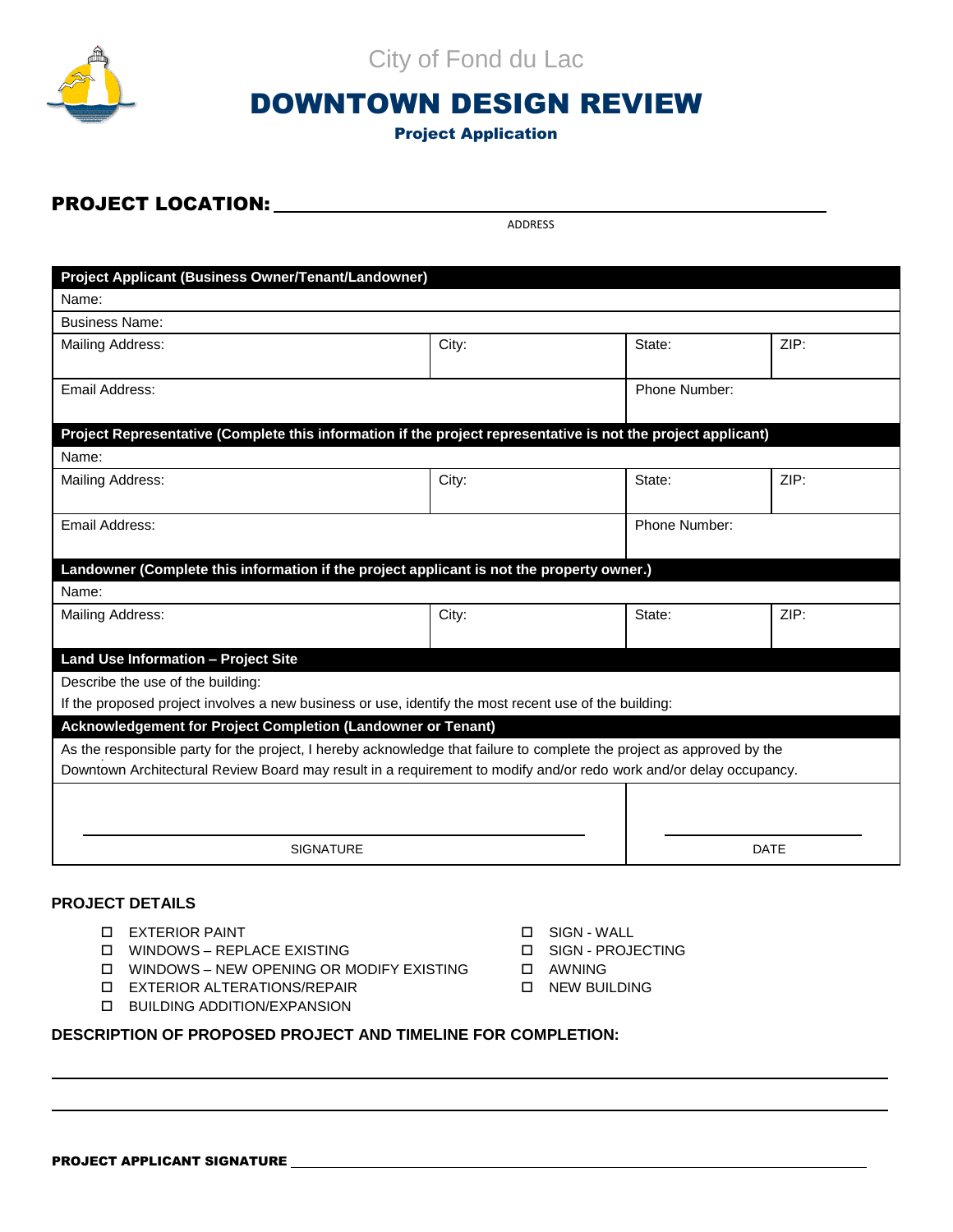# Project Application - Instructions and Submittal

Refer to the *Downtown Architectural Review Board Timetable* for application submittal deadlines and meeting dates.

### **Checklist for submittal of a proposal for design review:**

**NOTE:** A project will be reviewed by the Downtown Architectural Review Board as submitted by the applicant. Revisions or changes to the project that are not part of the original submittal will postpone action by the Board to a future meeting.

#### $\Box$ **Project Application**

The application should describe the project and provide information regarding use of the property, along with an acknowledgement of responsibility for completion of the project in accord with DARB's approval.

#### $\Box$ **Project Information**

Provide photos to show the appearance of the existing building. Provide information related to the proposed project: Paint chips, awning fabric sample, window and door specifications, etc. Where new lighting is proposed, provide details of light fixtures. For significant changes or renovation, provide a color sketch or drawing to illustrate the proposed project, including paint color and building materials. For the construction of a new building, a site plan and elevation drawings are required along with color and material samples.

#### **Sign Proposals**  $\Box$

Provide photos of all existing signage on the property, including dimensions. Provide sign specifications to show color, material, dimensions and location. If exterior lighting is proposed, provide details of light fixture.

### Application Submittal

Refer to the *Downtown Architectural Review Board Timetable* for application submittal deadlines and meeting dates.

An application for design review may be filed at the City of Fond du Lac Community Development office located on the 4th floor of the City-County Government Center or submitted electronically via email: [kerickson@fdl.wi.gov](mailto:kerickson@fdl.wi.gov)

**Please contact the Community Development office at (920) 322-3440 prior to the electronic submittal of a project application.** 

## Downtown Architectural Review Board Meeting

The Downtown Architectural Review Board meets on the first Tuesday of the month at 12:00 p.m. in Meeting Room A of the City-County Government Center, 160 S Macy Street. Meeting dates are listed in the *Downtown Architectural Review Board Timetable*. The project applicant or representative must attend the meeting to present the proposal.

**Project Review:** The purpose of the Downtown Design District is to enhance the character and appearance of Downtown Fond du Lac. The Community Development Department analyzes each proposal and prepares a recommendation for the project. The project analysis and recommendation is provided to the applicant in advance of the public meeting.

**DARB Meeting:** The Chairperson will ask the project applicant to present the proposal. The Board may have questions for the applicant and/or City staff. Public comment will be invited. In reviewing a project the Downtown Architectural Review board considers the overall impact, along with the City regulations of the Downtown Design District, and the Downtown Fond du Lac Partnership Guidelines. An appeal of the Board's decision may be considered by the Board of Appeals.

**Project Approval Time Limitation:** A project approved by the Downtown Architectural Review Board must begin within one year from the date the approval was granted and continue with due diligence. If a project does not begin within one year of its approval, the action of the Downtown Architectural Review Board is null and void. Failure to complete the project as approved by DARB may result in a requirement to modify and/or redo work and/or delay occupancy